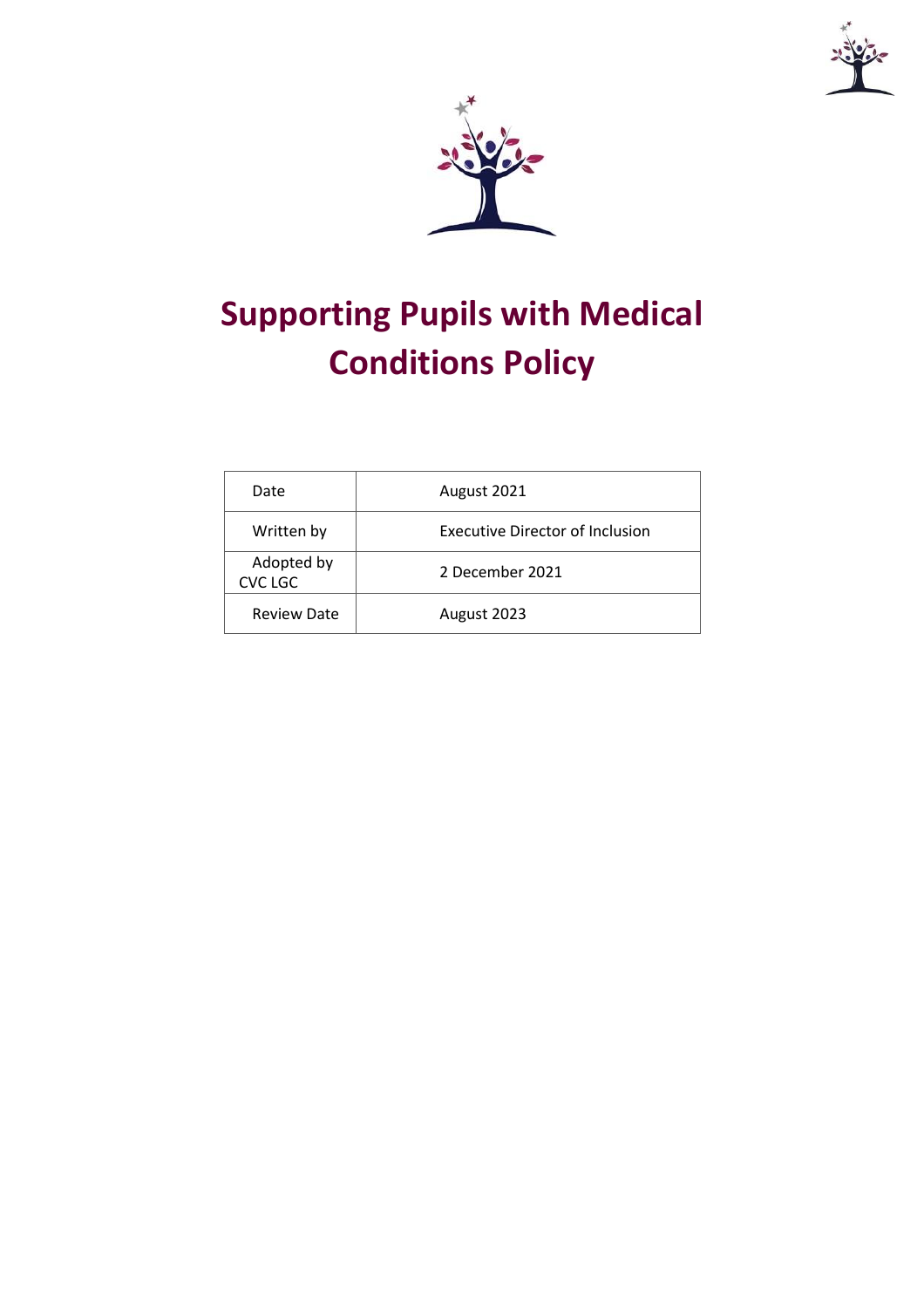# <span id="page-1-0"></span>**Contents**

| Template B: parental agreement for setting to administer medicine14                   |  |
|---------------------------------------------------------------------------------------|--|
| Template C: record of medicine administered to an individual child 16                 |  |
|                                                                                       |  |
|                                                                                       |  |
|                                                                                       |  |
| Template G: model letter inviting parents to contribute to individual healthcare plan |  |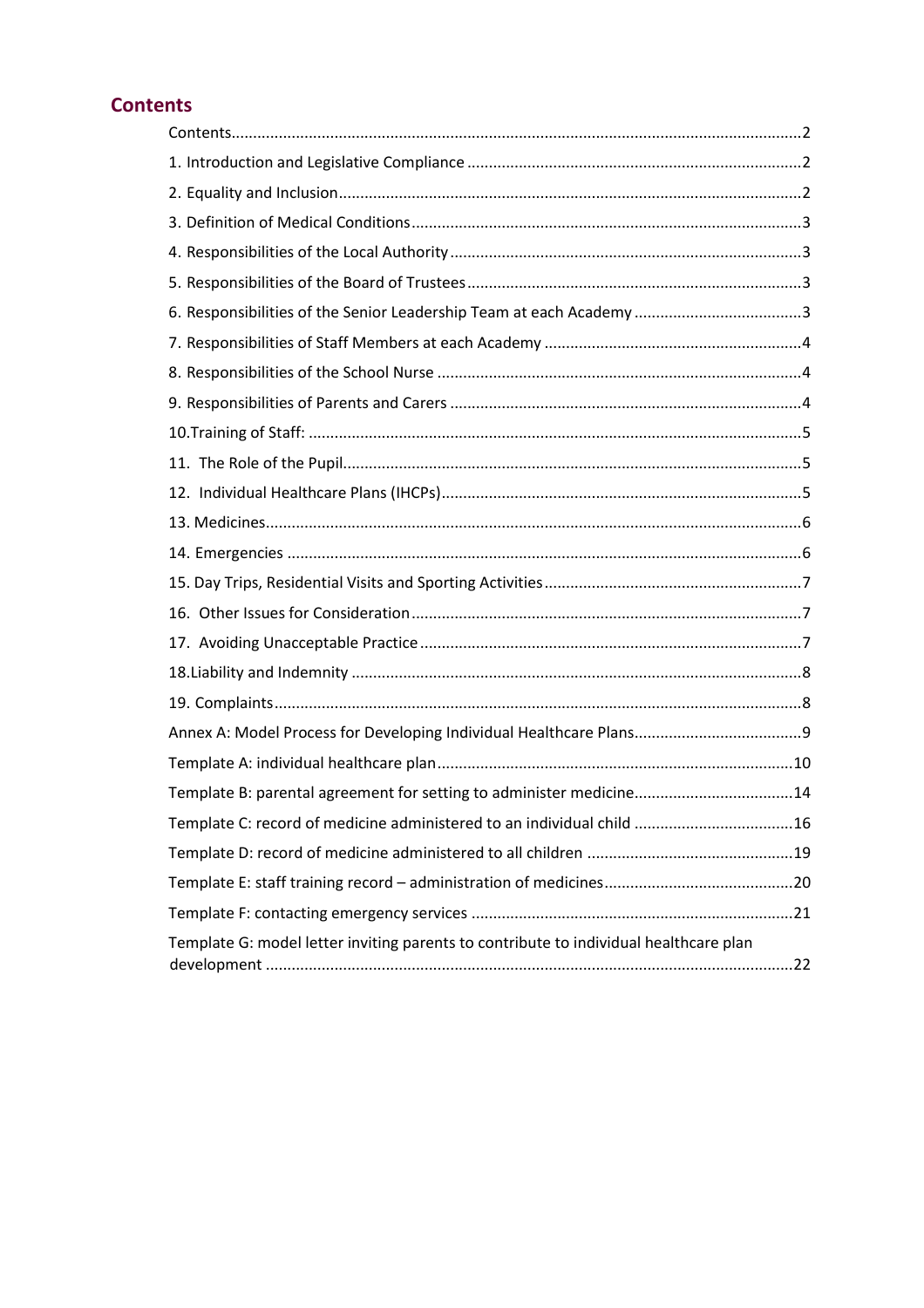#### <span id="page-2-0"></span>**1. Introduction and Legislative Compliance**

1.1. This policy is written in line with the requirements of:

- Children and Families Act 2014, section 100
- Supporting pupils at school with medical conditions: statutory guidance for governing bodies of maintained schools and proprietors of academies in England, DfE (updated December 2015)
- Mental Health and Behaviour in schools: departmental advice for school staff, DfE (updated March 2016)
- The Special Educational Needs and Disability regulations 2014
- The Equality Act 2010
- School admissions code: statutory guidance for admission authorities, governing bodies, local authorities, schools adjudicators and admission appeals panels, DfE (updated December 2014)

1.2.Some children with medical conditions may be considered to be disabled under the definition set out in the [Equality Act \(2010\);](http://www.legislation.gov.uk/ukpga/2010/15/pdfs/ukpga_20100015_en.pdf) where this is the case, all schools have duties towards individual disabled children and young people. They must make reasonable adjustments, including the provision of auxiliary aids and services required by disabled children and young people to prevent them being put at a substantial disadvantage.

1.3.Some may also have special educational needs (SEN) and may have a statement or Education, Health and Care Plan (EHCP); where this is the case all schools in England **must** have regard to the Code of Practice (2015) as it provides statutory guidance on duties, policies and procedures relating to Part 3 of the Children and Families Act 2014 and associated regulations. Schools must fulfil their statutory duties towards children and young people with SEN or disabilities in light of the guidance set out.

1.4.Therefore, this policy should be read in conjunction with the following Trust-wide and Academy policies: Inclusion policy, SEND Information Report, Safeguarding Policy, Off-Site Visits Policy, Complaints Policy.

#### <span id="page-2-1"></span>**2. Equality and Inclusion**

2.1. All learners should be equally valued in school. The Equality and Human Rights Commission (EHRC) states that "avoiding discrimination and promoting equality supports the agenda of improving attainment and progression for all pupils. Good education and skills are crucial for opening up opportunities and increasing the chance of a successful life. In addition, in England, equality and diversity are specified factors that must be taken into account in Ofsted inspections.

2.2. Schools also have wider duties to prevent discrimination, to promote equality and to foster good relations for "an equal society protects and promotes equal, real freedom and substantive opportunity to live in the ways people value and would choose, so that everyone can flourish. An equal society recognises people's different needs, situations and goals and removes the barriers that limit what people can do and can be." (EHRC, 2014)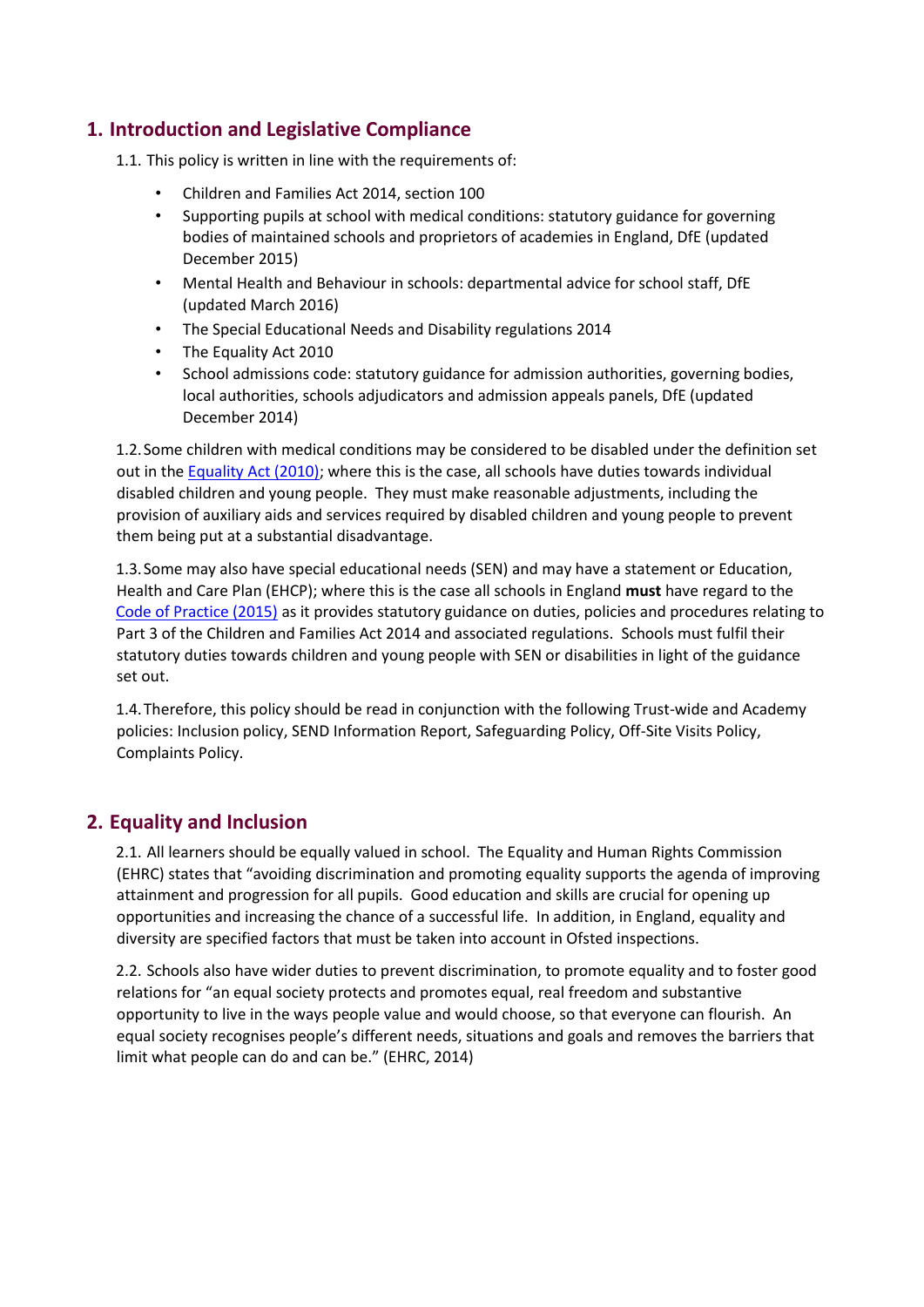

## <span id="page-3-0"></span>**3. Definition of Medical Conditions**

3.1. Pupils' medical needs may be broadly summarised as being of two types:

3.1.1. **Short-term** affecting their participation at school because they are on a course of medication

3.1.2. **Long-term** potentially limiting access to education and requiring on-going support, medicines or care while at school to help them to manage their condition and keep them well, including monitoring and intervention in emergency circumstances. It is important that parents feel confident that the school will provide effective support for their child's medical condition and that pupils feel safe.

#### <span id="page-3-1"></span>**4. Responsibilities of the Local Authority**

4.1 Local Authorities are commissioners of school nurses for maintained schools and Academies. Under section 10 of the Children Act (2004) they have a duty to:

- Promote cooperation between relevant partners and stakeholders regarding supporting pupils with medical conditions
- Provide support, advice and guidance to Academies and their staff
- Make alternative arrangements for the education of pupils who need to be out of school for fifteen days or more due to a medical condition.

#### <span id="page-3-2"></span>**5. Responsibilities of the Board of Trustees**

5.1 The Board of Trustees remains legally responsible and accountable for fulfilling their statutory duty for supporting pupils at school with medical conditions. Ensuring that the *Supporting Pupils with Medical Conditions* policy, as written, does not discriminate on any grounds including, but not limited to: ethnicity/national origin, culture, religion, gender, disability or sexual orientation.

5.2 Handling complaints regarding this policy as outlined in the Trust's Complaints Policy.

5.3 Ensuring that all pupils with medical conditions are able to participate fully in all aspects of school life.

5.4 Ensuring that relevant training is delivered to staff members who take on responsibility to support children with medical conditions.

5.5 Guaranteeing that information and teaching support materials regarding supporting pupils with medical conditions are available to members of staff with responsibilities under this policy.

5.6 Keeping written records of any and all medicines administered to individual pupils and across the school population.

5.7 Ensuring the level of insurance in place reflects the level of risk.

#### <span id="page-3-3"></span>**6. Responsibilities of the Senior Leadership Team at each Academy**

6.1 The Principal is responsible for the day-to-day implementation of the *Supporting Pupils with Medical Conditions* policy and procedures of each Academy.

6.2 This responsibility is delegated by the Principal to the Deputy or Vice Principal, and then to the Designated Safeguarding Lead (DSL) in the event of absence.

6.3 The Senior Leadership Team are collectively and individually responsible for:

• Ensuring the policy is developed effectively with partner agencies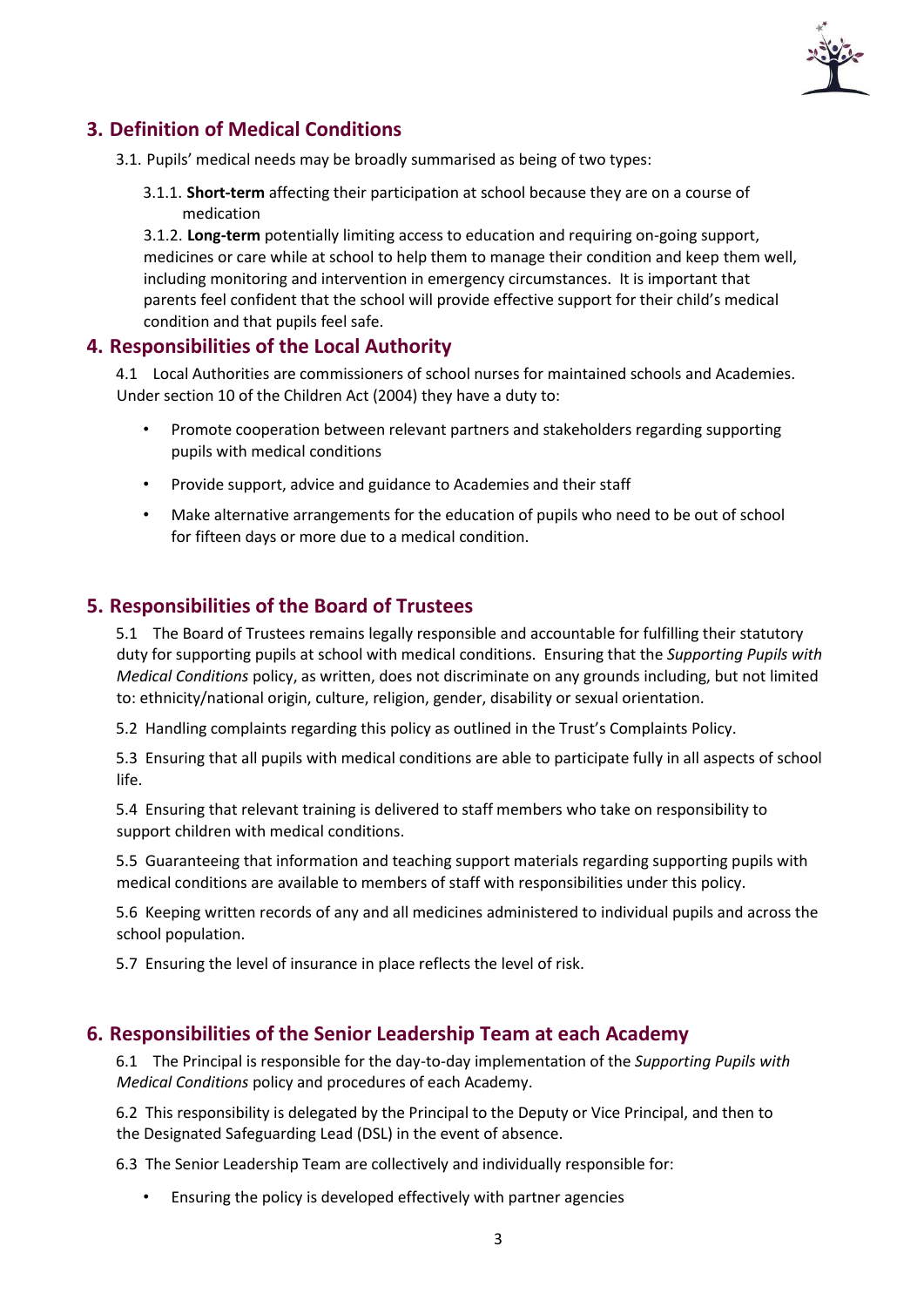

- Making staff aware of this policy
- Liaising with healthcare professionals regarding the training required for staff
- Making staff who need to know, aware of a pupil's medical condition
- Developing Individual Healthcare Plans (IHCPs)
- Ensuring a sufficient number of trained members of staff are available to implement the policy and deliver IHCPs in normal, contingency and emergency situations
- If necessary, facilitating the recruitment of a member of staff for the purpose of delivering the promises made in this policy
- Ensuring the correct level of insurance is in place for teachers who support pupils in line with this policy
- Contacting the school nursing service in the case of any child who has a medical condition.

#### <span id="page-4-0"></span>**7. Responsibilities of Staff Members at each Academy**

7.1 Staff members are responsible for:

- Taking appropriate steps to support children with medical conditions
- Where necessary, making reasonable adjustments to include pupils with medical conditions into lessons
- Administering medication, if they have agreed to undertake that responsibility
- Undertaking training to achieve the necessary competency for supporting pupils with medical conditions, if they have agreed to undertake that responsibility
- Familiarising themselves with procedures detailing how to respond when they become aware that a pupil with a medical condition needs help
- The school does **not** have staff trained to administer injections.

#### <span id="page-4-1"></span>**8. Responsibilities of the School Nurse**

8.1 School nurses are responsible for:

- Notifying individual Academies when a child has been identified with requiring support in school due to a medical condition
- Liaising locally with lead clinicians on appropriate support.

#### <span id="page-4-2"></span>**9. Responsibilities of Parents and Carers**

9.1 Parents and carers are responsible for:

- Keeping the Academy informed about any changes to their child / children's health
- Completing a *parental agreement for Academy to administer medicine* form before bringing medication into school
- Providing the Academy with the medication their child requires and keeping it up-to-date
- Collecting any leftover medicine at the end of the course or year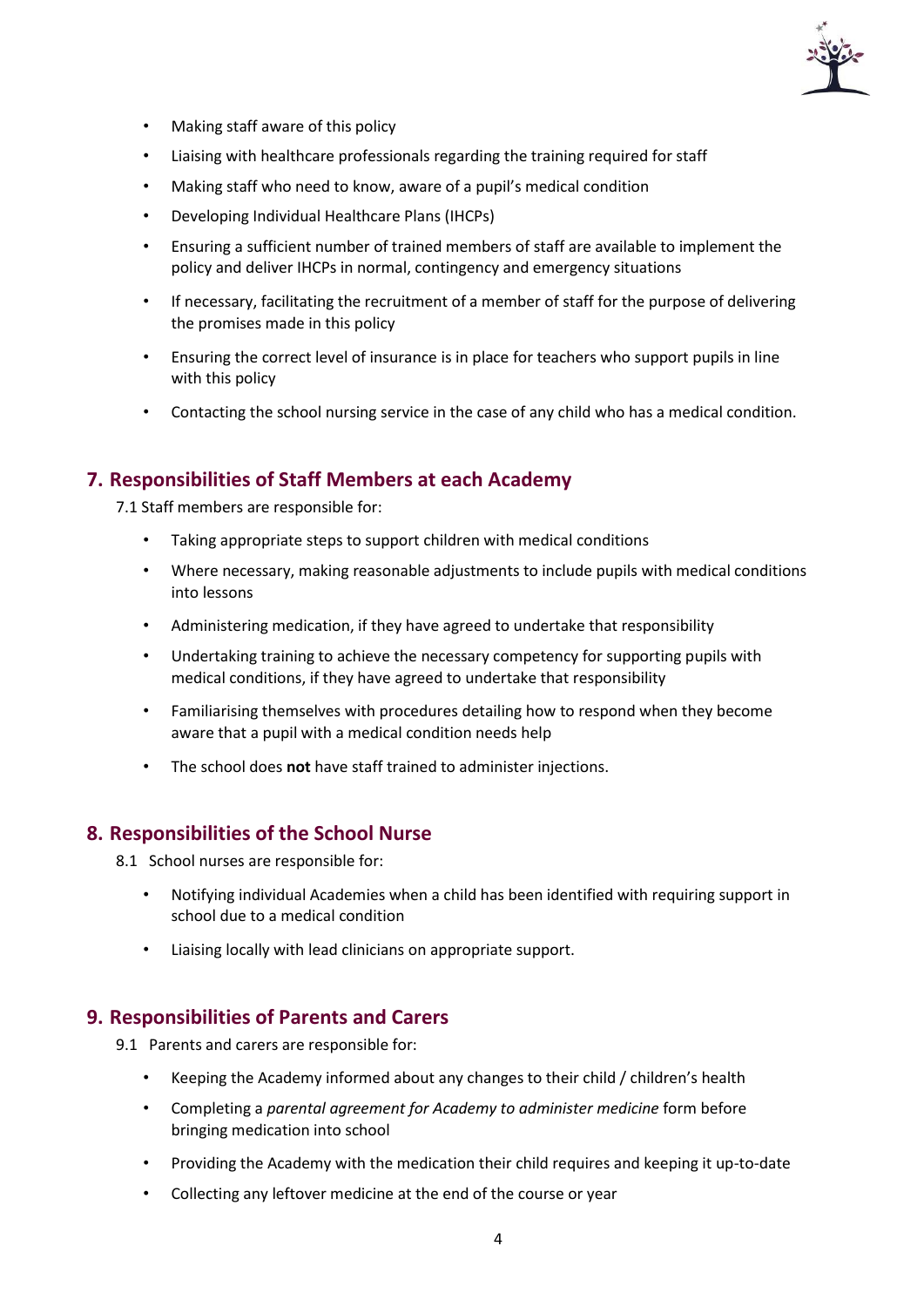

- Discussing medications with their child / children prior to requesting that a staff member administers the medication
- Where necessary, developing an Individual Healthcare Plan (IHCP) for their child in collaboration with the Special Educational Needs and Disabilities Coordinator (SENDCO), other staff members and healthcare professionals.

#### <span id="page-5-0"></span>**10.Training of Staff:**

10.1 Teachers and support staff will receive training on the *Supporting Pupils with Medical Conditions* policy as part of their induction.

10.2 Teachers and support staff will receive regular and ongoing training as part of their development.

10.3 Teachers and support staff who undertake responsibilities under this policy will receive the following training:

- Training on all medicated pupils by the School Nurse in September every year
- Support from the School Nurse for each new pupil with medical needs

10.4 The name of the clinical lead (School Nurse) for this training is available on request from each Academy.

10.5 No staff member may administer prescription medicines or undertake any healthcare procedures without undergoing training specific to the responsibility, including administering.

10.6 No staff member may administer drugs by injection unless they have received training in this responsibility.

10.7 A named member of the Senor Leadership Team in each Academy will be responsible for the upkeep of records of all training undertaken and a list of teachers qualified to undertake responsibilities under this policy.

#### <span id="page-5-1"></span>**11. The Role of the Pupil**

11.1 If after discussion with the parent / carer, it is agreed that the pupil is competent to manage his/her own medication, s/he will be encouraged to do so. This will be reflected in their Individual Healthcare Plan (IHCP).

11.2 Where possible, pupils will be allowed to carry their own medicines and devices. Where this is not possible, their medicines will be located in an easily accessible location; usually the main office in each Academy.

11.3 If pupils refuse to take medication or to carry out a necessary procedure, parents will be informed so that alternative options can be explored.

11.4 Where appropriate, and if able, pupils will be encouraged to take their own medication.

#### <span id="page-5-2"></span>**12. Individual Healthcare Plans (IHCPs)**

12.1 Where necessary, an Individual Healthcare Plan (IHCP) will be developed in collaboration with the pupil, parents / carers, Principal, SENDCO and medical professionals.

12.2 IHCPs will be easily accessible whilst preserving confidentiality.

12.3 IHCPs will be reviewed at least annually or when a pupil's medical circumstances change, whichever is sooner.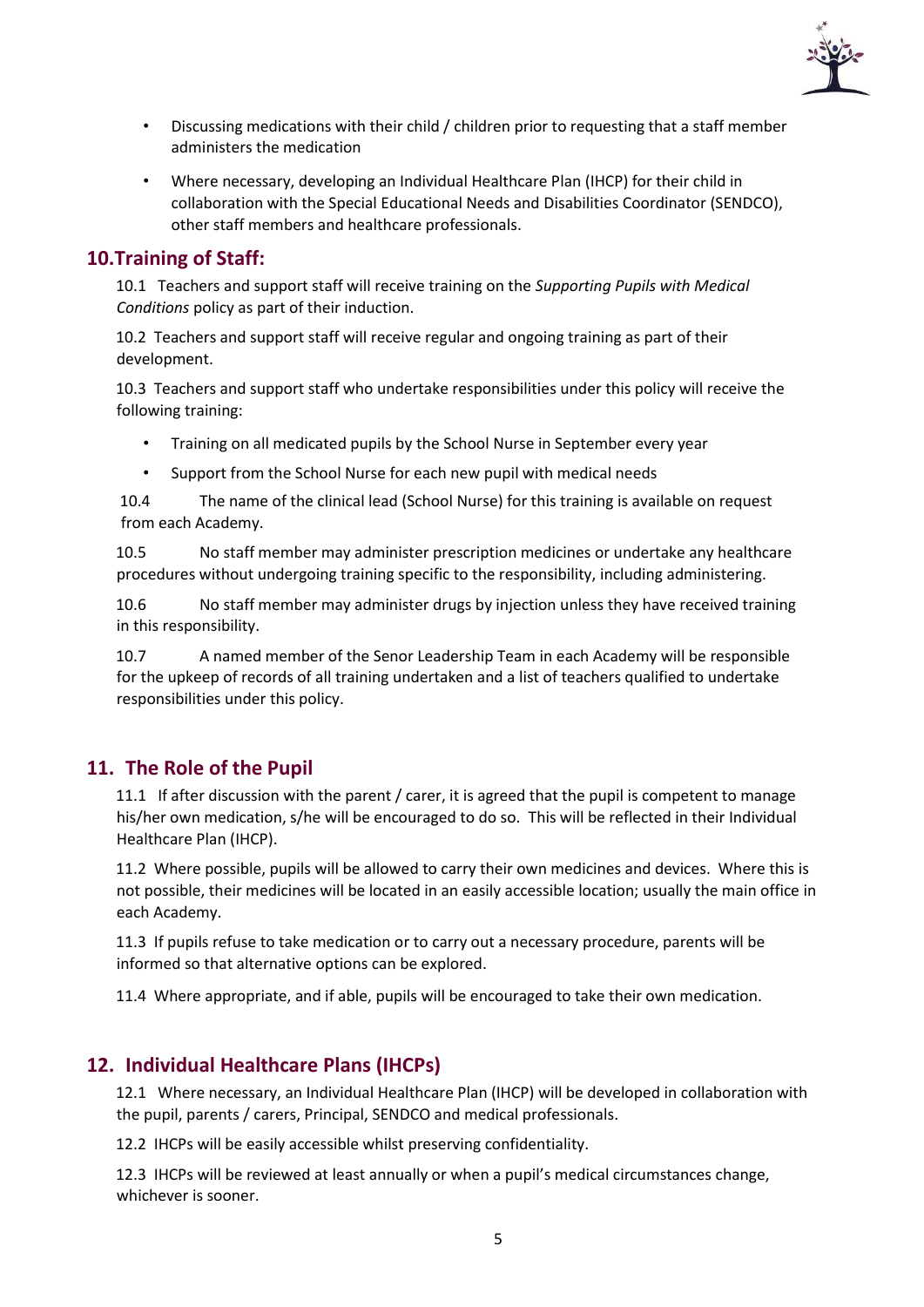

12.4 Where a pupil has an Education, Health and Care Plan (EHCP) or special needs statement, the IHCP will be linked to it or become part of it.

12.5 Where a pupil is returning from a period of hospital education or alternative provision or home tuition, each Academy will work with the Local Authority and education provider to ensure that the IHCP identifies the support the pupil needs to reintegrate.

#### <span id="page-6-0"></span>**13. Medicines**

13.1 Medicines should only be administered at school when it would be detrimental to a pupil's health or attendance not to do so.

13.2 Where possible, it is preferable for medicines to be prescribed in frequencies that allow the pupil to take them outside of school hours.

13.3 If this is not possible, prior to staff members administering any medication, the parents / carers of the child must complete and sign a *parental agreement for the Academy to administer medicine* form.

13.4 No child will be given any prescription or non-prescription medicines without written parental consent except in exceptional circumstances.

13.4 Where a pupil is prescribed medication without their parents' / carers' knowledge, (for those in Secondary or Post-16 education) every effort will be made to encourage the pupil to involve their parents whilst respecting their right to confidentiality.

13.5 No child under 16 years of age will be given medication containing aspirin without a doctor's prescription.

13.6 Medicines MUST be in date, labelled, and provided in the original container (except in the case of insulin which may come in a pen or pump) with dosage instructions. Medicines which do not meet these criteria will not be administered.

13.7 A maximum of four weeks supply of the medication may be provided to the Academy at one time.

13.8 Controlled drugs may only be taken on Academy premises by the individual to whom they have been prescribed. Passing such drugs to others is an offence which will be dealt with under the Trusts' *Drug and Alcohol* policy.

13.9 Medications will be stored in the Main Academy Office.

13.10 Any medications left over at the end of the course will be returned to the pupil's parents.

13.11 Written records will be kept of any medication administered to pupils.

13.12 Pupils will never be prevented from accessing their medication.

13.13 The Academy where the pupil attends and the Trust cannot be held responsible for any side effects which may occur when medication is taken correctly.

#### <span id="page-6-1"></span>**14. Emergencies**

- 14.1 Medical emergencies will be dealt with under each Academy's emergency procedures.
- 14.2 Where an Individual Healthcare Plan (IHCP) is in place, it should detail:
	- What constitutes an emergency
	- What to do in an emergency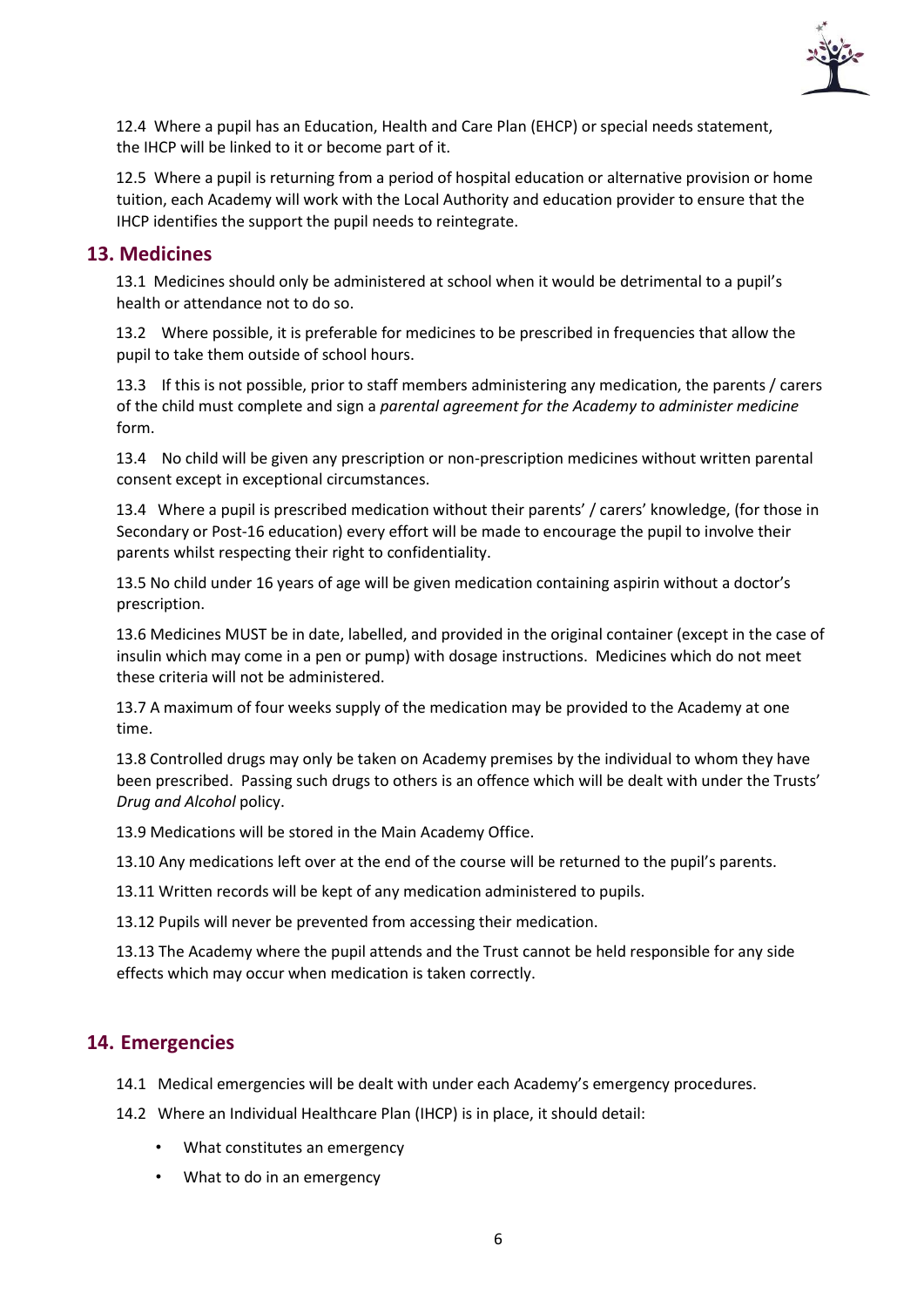

14.3 Pupils will be informed in general terms of what to do in an emergency, such as telling a teacher.

14.4 If a pupil needs to be taken to hospital, a member of staff will remain with the child until their parents / carers arrive.

#### <span id="page-7-0"></span>**15. Day Trips, Residential Visits and Sporting Activities**

15.1 All pupils with medical conditions will be actively supported to participate in day trips, residential visits and sporting activities by being flexible and making reasonable adjustments; unless there is evidence from a clinician such as a GP that this is not possible.

15.2 Each Academy will always conduct a risk assessment so that planning arrangements take account of any steps needed to ensure that pupils with medical conditions can be included safely. This will involve consultation with parents / carers and relevant healthcare professionals and will be informed by Health and Safety Executive (HSE) guidance on school trips.

#### <span id="page-7-1"></span>**16. Other Issues for Consideration**

16.1 Where a pupil uses home-to-school transport arranged by the Local Authority and they also have a medical condition which is life-threatening, the pupil's Individual Healthcare Plan (IHCP) will be shared with the Local Authority.

16.2 Following the updated guidance produced by the [Department for Education](https://www.gov.uk/government/publications/automated-external-defibrillators-aeds-in-schools) [\(](https://www.gov.uk/government/publications/automated-external-defibrillators-aeds-in-schools)2016) the Trust is still considering whether to invest in automated external defibrillators (AEDs) and staff training across all Academies and it is currently at the discretion of individual governing bodies at each Academy to decide whether to pursue this at an Academy level.

16.3 Where appropriate, and in accordance with [Department of Health guidance](https://www.gov.uk/government/publications/emergency-asthma-inhalers-for-use-in-schools) (2014), governing bodies at each Academy may choose to hold asthma inhalers on site for emergency use.

# <span id="page-7-2"></span>**17. Avoiding Unacceptable Practice**

17.1 The Trust and staff at each Academy understands that the following behaviour is unacceptable:

- Assuming that pupils with the same condition require the same treatment
- Ignoring the views of the pupil and/or their parents / carers
- Ignoring medical advice or opinion
- Sending pupils home frequently or preventing them from taking part in activities at the Academy
- Sending pupils to the medical room or Main Academy Office alone if they become ill
- Penalising pupils with medical conditions for their attendance record where the absences relate to their condition
- Making parents / carers feel obliged or forcing parents / carers to attend the Academy to administer medication or provide medical support, including toilet issues
- Creating barriers to pupils participating in Academy life, including school trips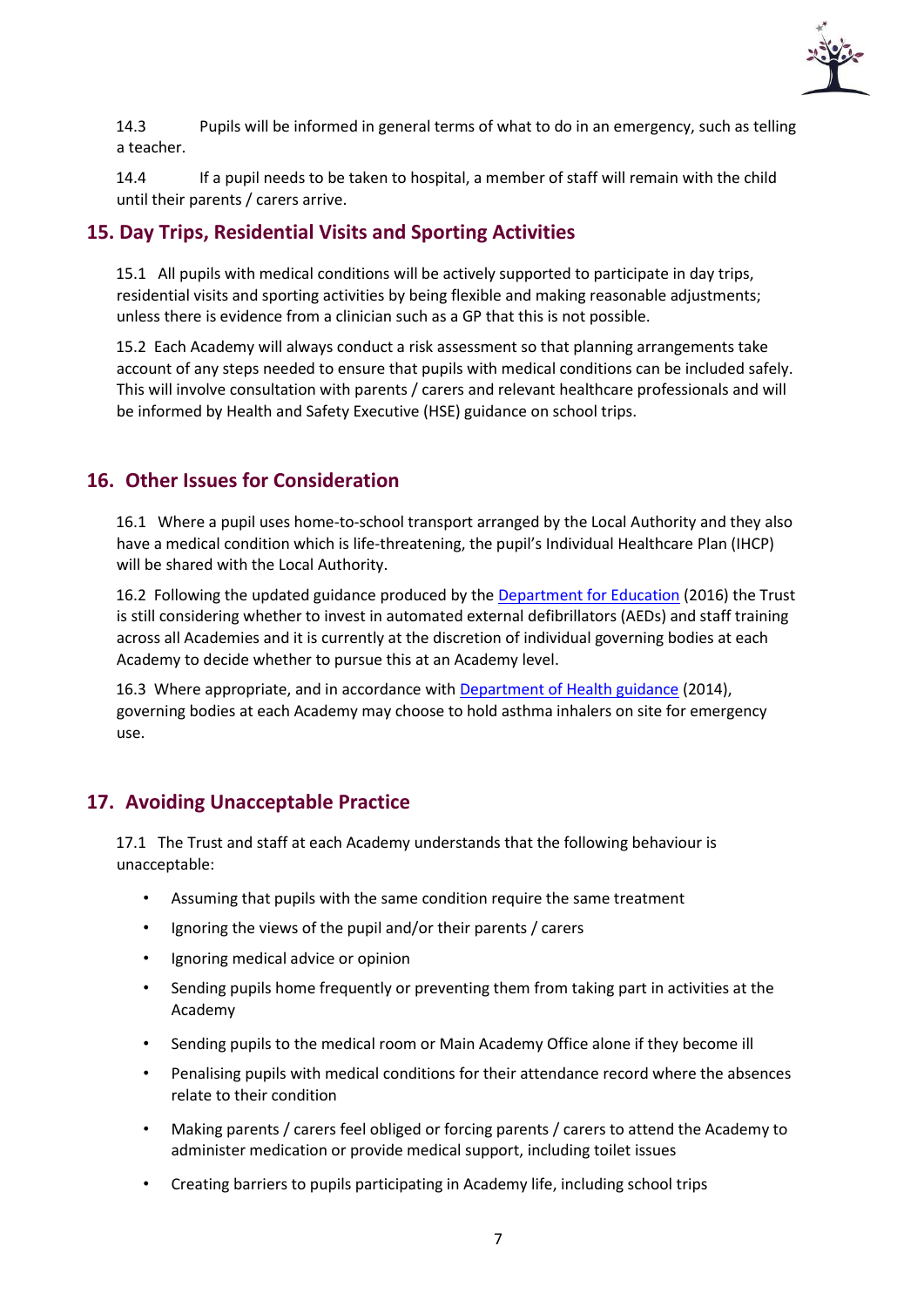

• Refusing to allow pupils to eat, drink or use the toilet when they need to in order to manage their condition.

#### <span id="page-8-0"></span>**18.Liability and Indemnity**

18.1 Teachers who undertake responsibilities within this policy are covered by the Academy's insurance in which they are employed.

18.2 Full written insurance policy documents are available to be viewed by members of staff who are providing support to pupils with medical conditions. Those who wish to see the documents should contact the Principal of the Academy in which they are employed, in the first instance.

#### <span id="page-8-1"></span>**19. Complaints**

19.1 The details of how to make a complaint can be found in the Complaints Policy held on the Astrea website.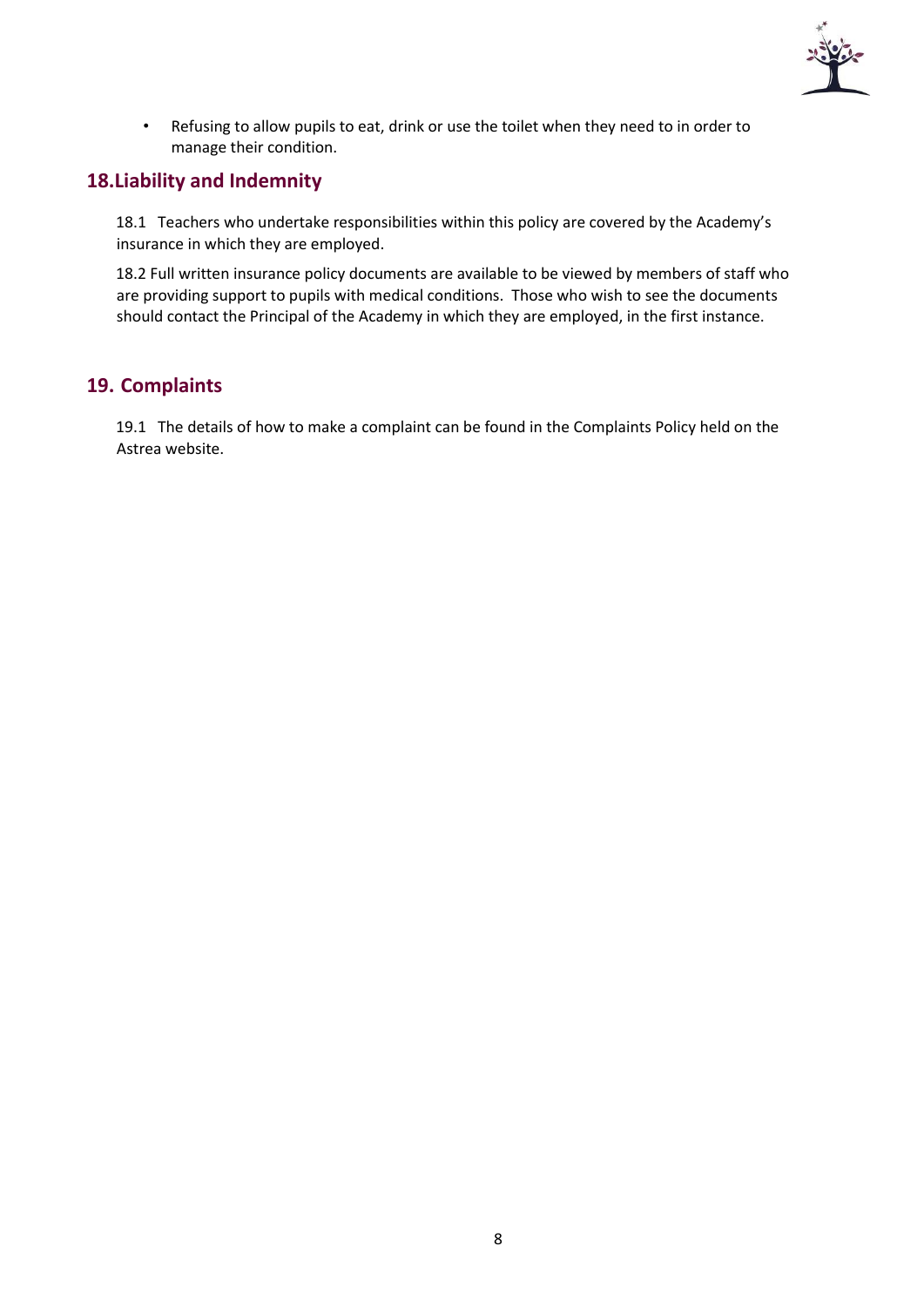

## <span id="page-9-0"></span>**Annex A: Model Process for Developing Individual Healthcare Plans**

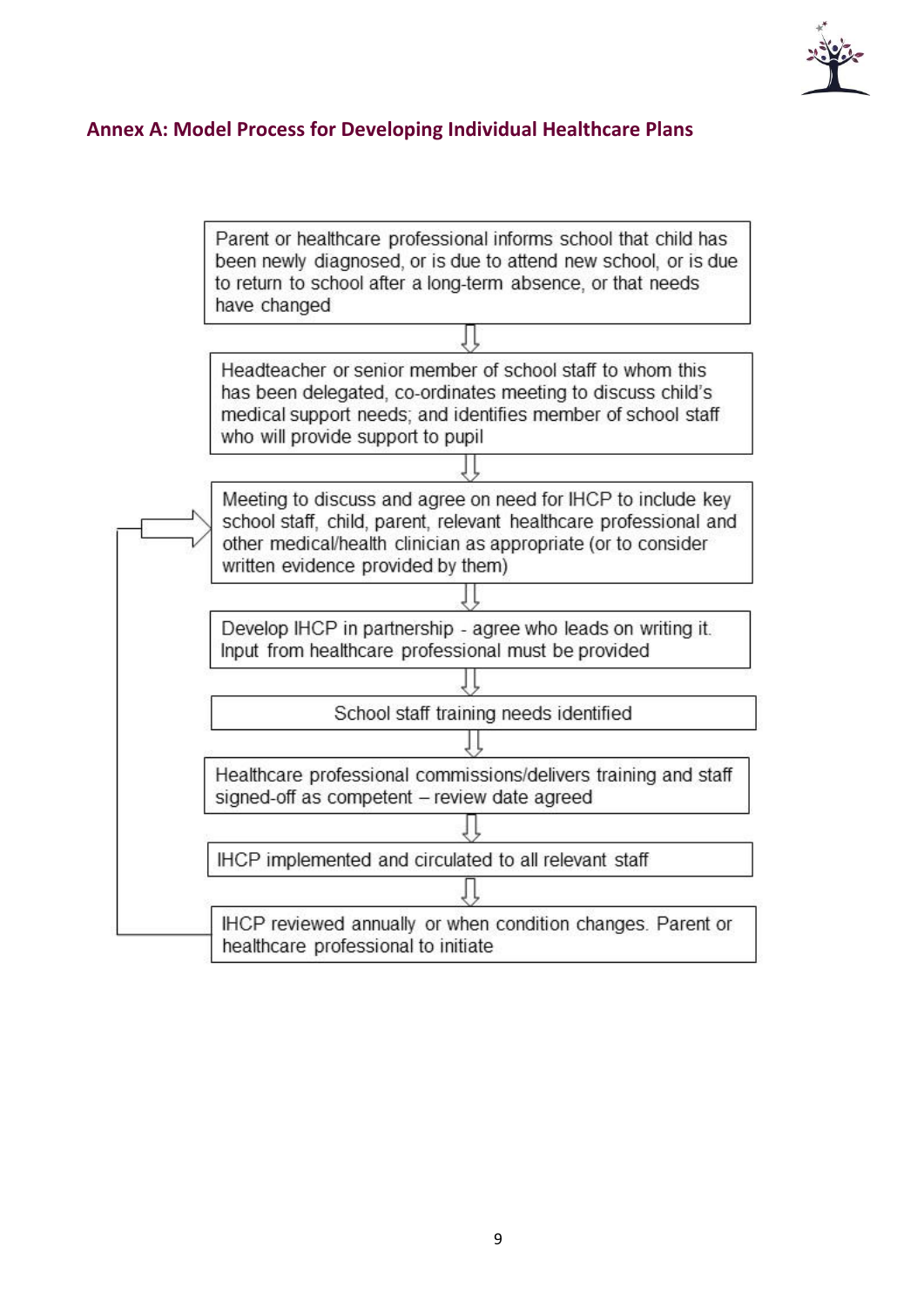

# <span id="page-10-0"></span>**Template A: individual healthcare plan**

| Name of school/setting                                |  |
|-------------------------------------------------------|--|
| Child's name<br>Group/class/form                      |  |
| Date of birth<br>Child's address                      |  |
| Medical diagnosis or condition<br>Date<br>Review date |  |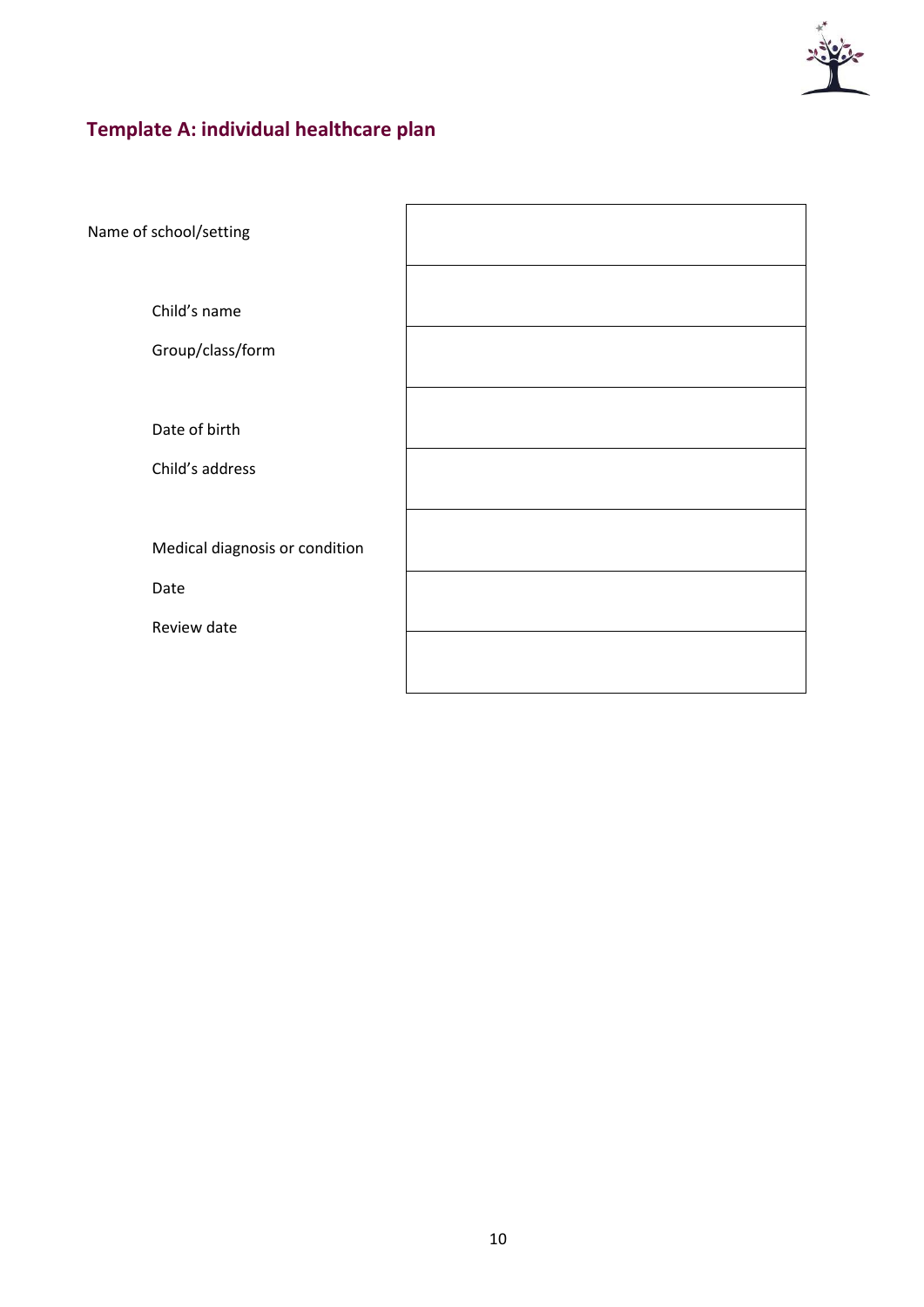

#### **Family Contact Information**

Name

Phone no. (work)

(home)

(mobile)

Name

Relationship to child

Phone no. (work)

(home)

(mobile)

**Clinic/Hospital Contact** 

Name

Phone no.

**G.P.** 

Name

Phone no.

Who is responsible for providing support in school

Describe medical needs and give details of child's symptoms, triggers, signs, treatments, facilities, equipment or devices, environmental issues etc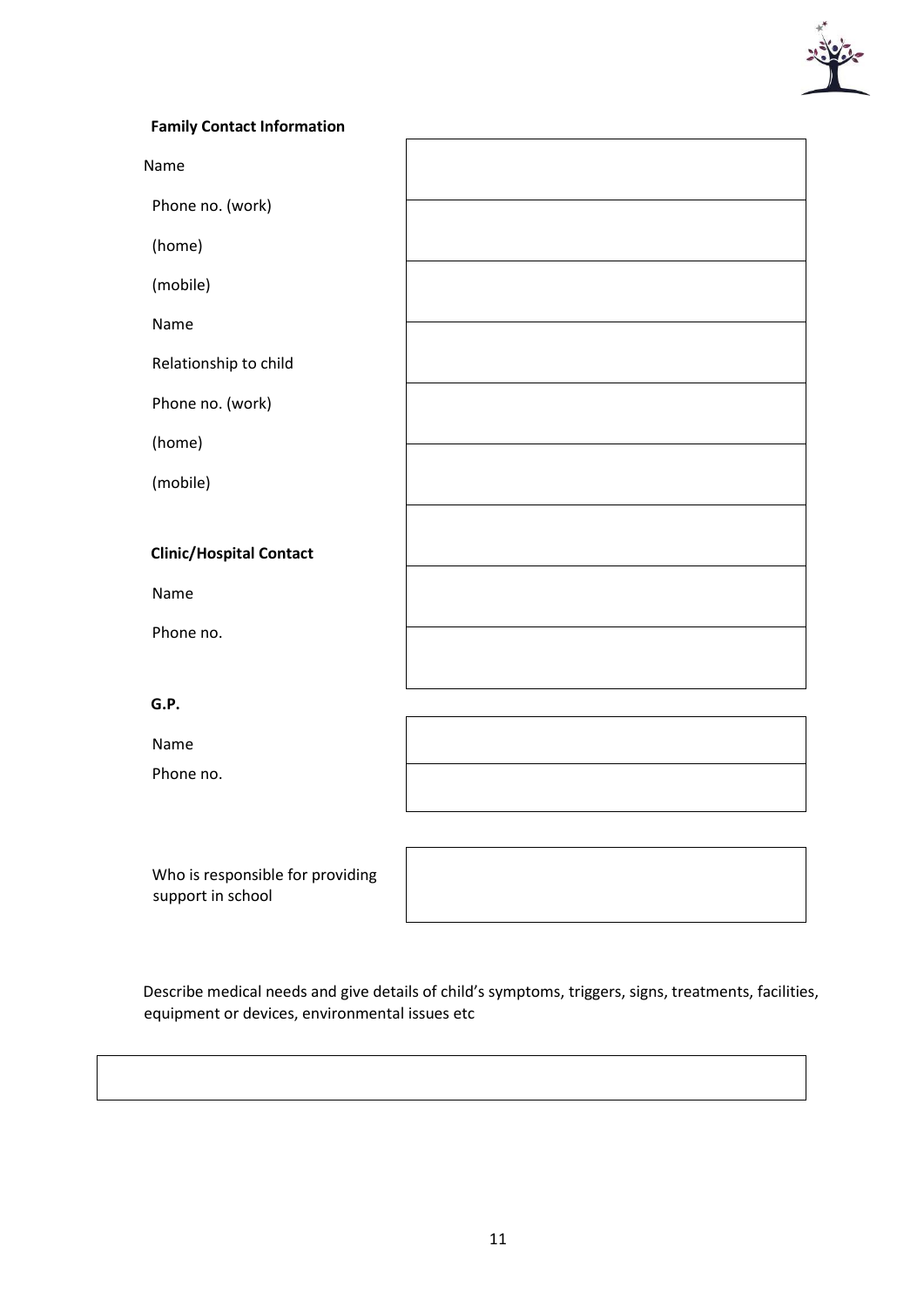

Name of medication, dose, method of administration, when to be taken, side effects, contraindications, administered by/self-administered with/without supervision

Daily care requirements

Specific support for the pupil's educational, social and emotional needs

Arrangements for school visits/trips etc

Other information

Describe what constitutes an emergency, and the action to take if this occurs

Who is responsible in an emergency *(state if different for off-site activities)* 

Plan developed with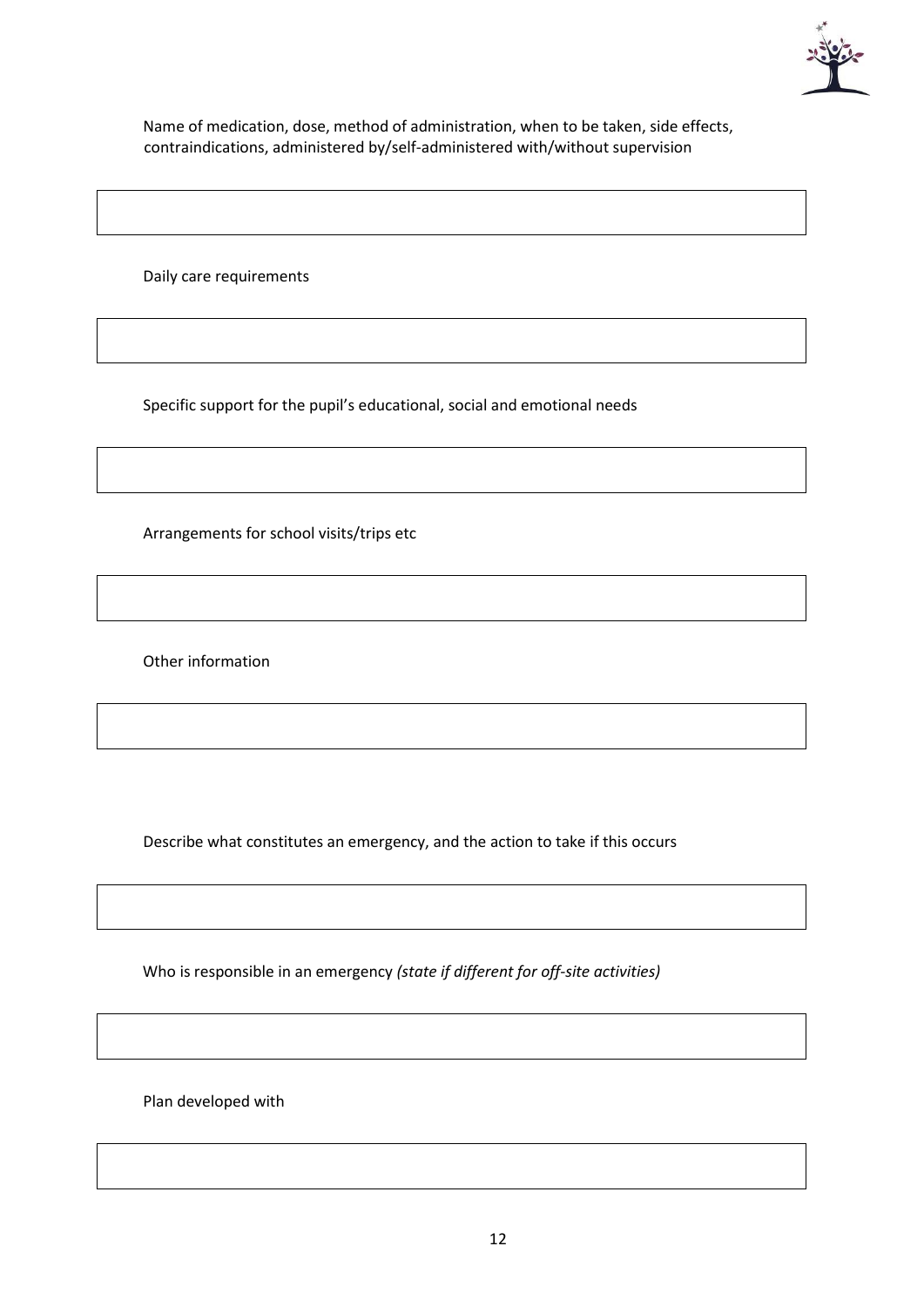

Staff training needed/undertaken – who, what, when

Form copied to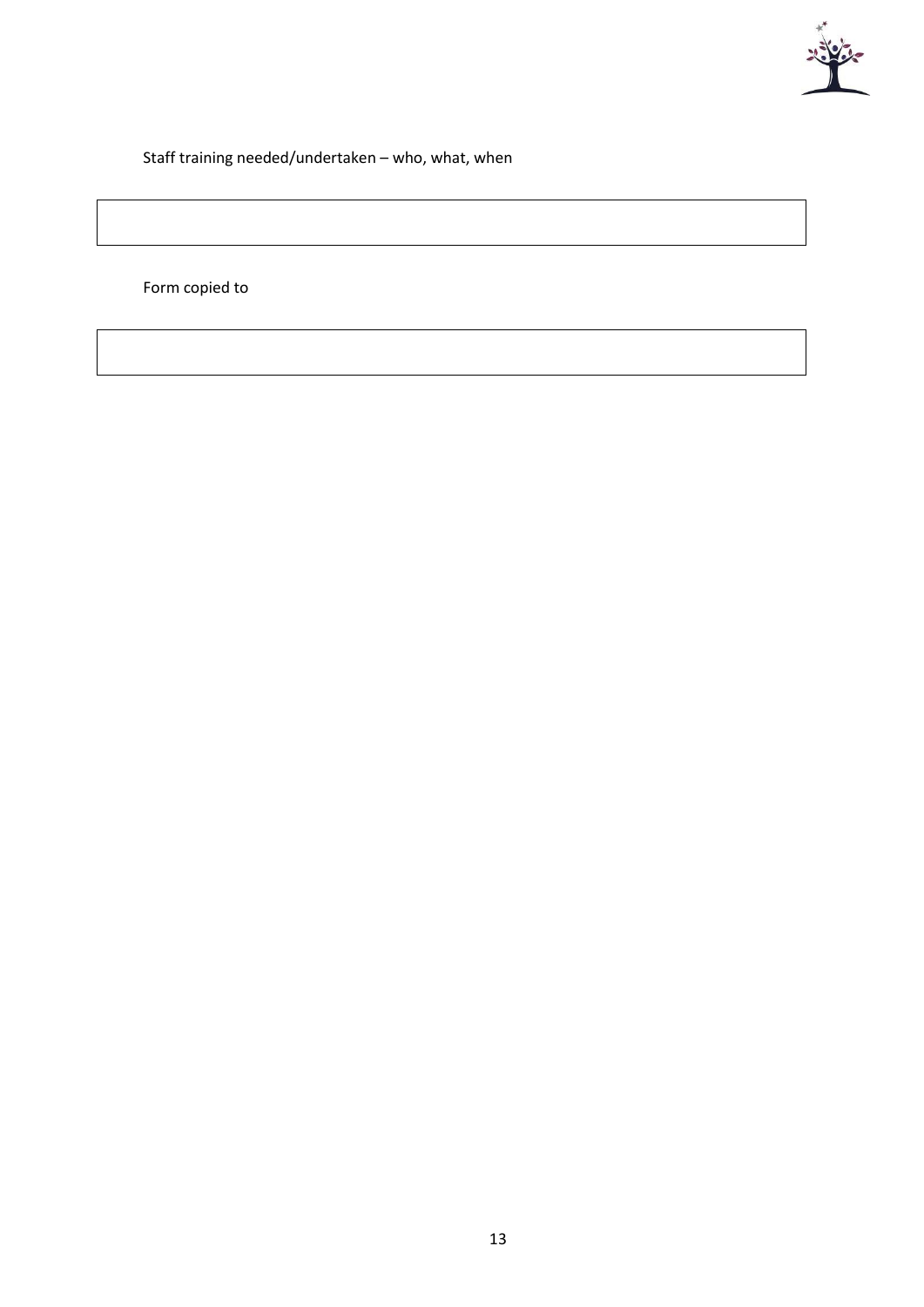

# <span id="page-14-0"></span>**Template B: parental agreement for setting to administer medicine**

The school/setting will not give your child medicine unless you complete and sign this form, and the school or setting has a policy that the staff can administer medicine.

| Date for review to be initiated by                                                 |  |
|------------------------------------------------------------------------------------|--|
| Name of school/setting                                                             |  |
| Name of child                                                                      |  |
| Date of birth                                                                      |  |
| Group/class/form                                                                   |  |
| Medical condition or illness                                                       |  |
|                                                                                    |  |
| <b>Medicine</b>                                                                    |  |
| Name/type of medicine                                                              |  |
| (as described on the container)                                                    |  |
| Expiry date                                                                        |  |
| Dosage and method                                                                  |  |
| Timing                                                                             |  |
| Special precautions/other<br>instructions                                          |  |
| Are there any side effects that the<br>school/setting needs to know<br>about?      |  |
| Self-administration $- y/n$                                                        |  |
| Procedures to take in an emergency                                                 |  |
| NB: Medicines must be in the<br>original container as dispensed by<br>the pharmacy |  |
| <b>Contact Details</b>                                                             |  |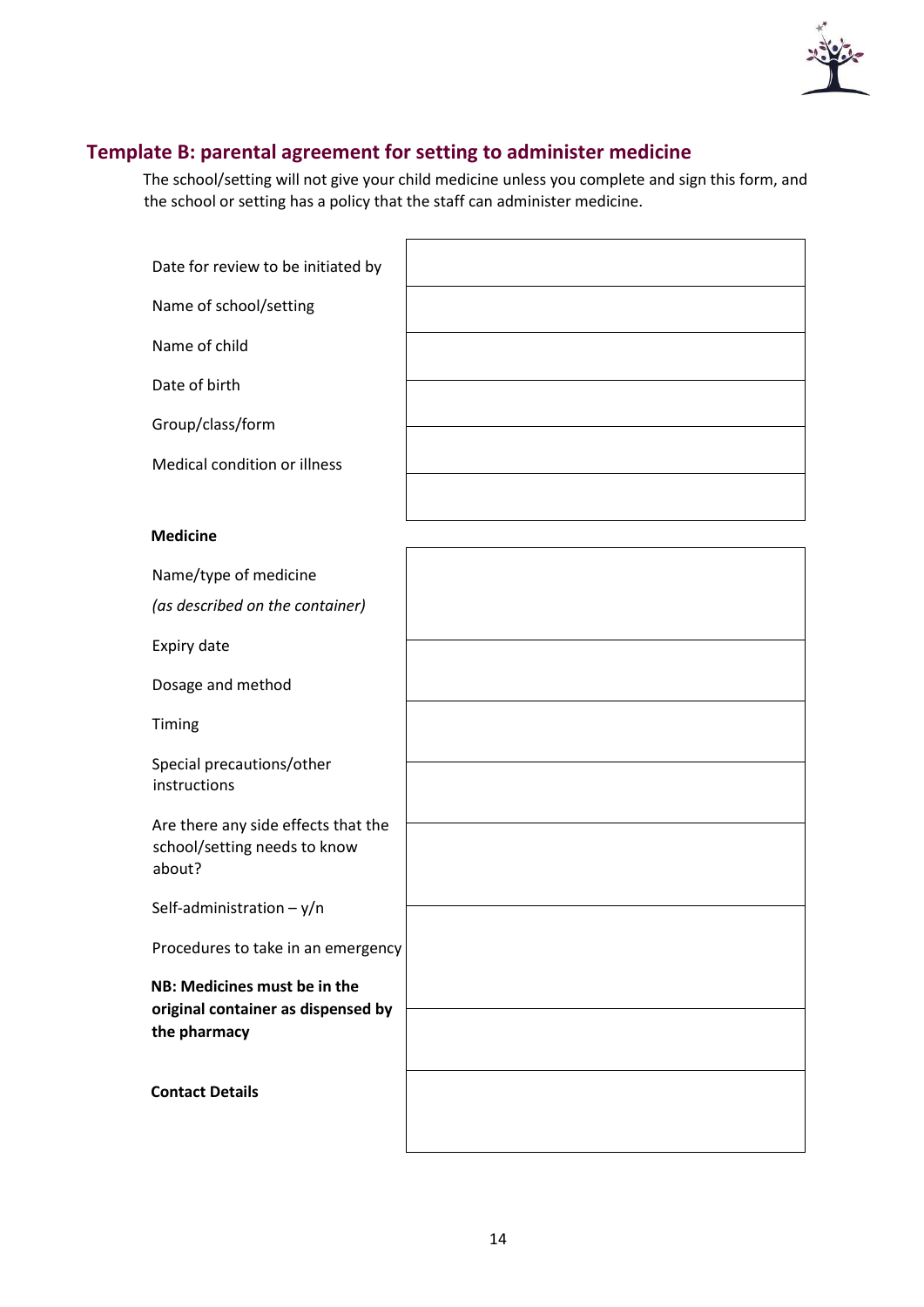

I understand that I must deliver the medicine personally to [agreed member of staff]

The above information is, to the best of my knowledge, accurate at the time of writing and I give consent to school/setting staff administering medicine in accordance with the school/setting policy. I will inform the school/setting immediately, in writing, if there is any change in dosage or frequency of the medication or if the medicine is stopped.

 $Signature(s)$   $\qquad \qquad$   $Date$   $\qquad \qquad$   $\qquad$   $Date$   $\qquad \qquad$   $\qquad$   $\qquad$   $\qquad$   $\qquad$   $\qquad$   $\qquad$   $\qquad$   $\qquad$   $\qquad$   $\qquad$   $\qquad$   $\qquad$   $\qquad$   $\qquad$   $\qquad$   $\qquad$   $\qquad$   $\qquad$   $\qquad$   $\qquad$   $\qquad$   $\qquad$   $\qquad$   $\qquad$   $\qquad$   $\qquad$   $\qquad$   $\qquad$   $\qquad$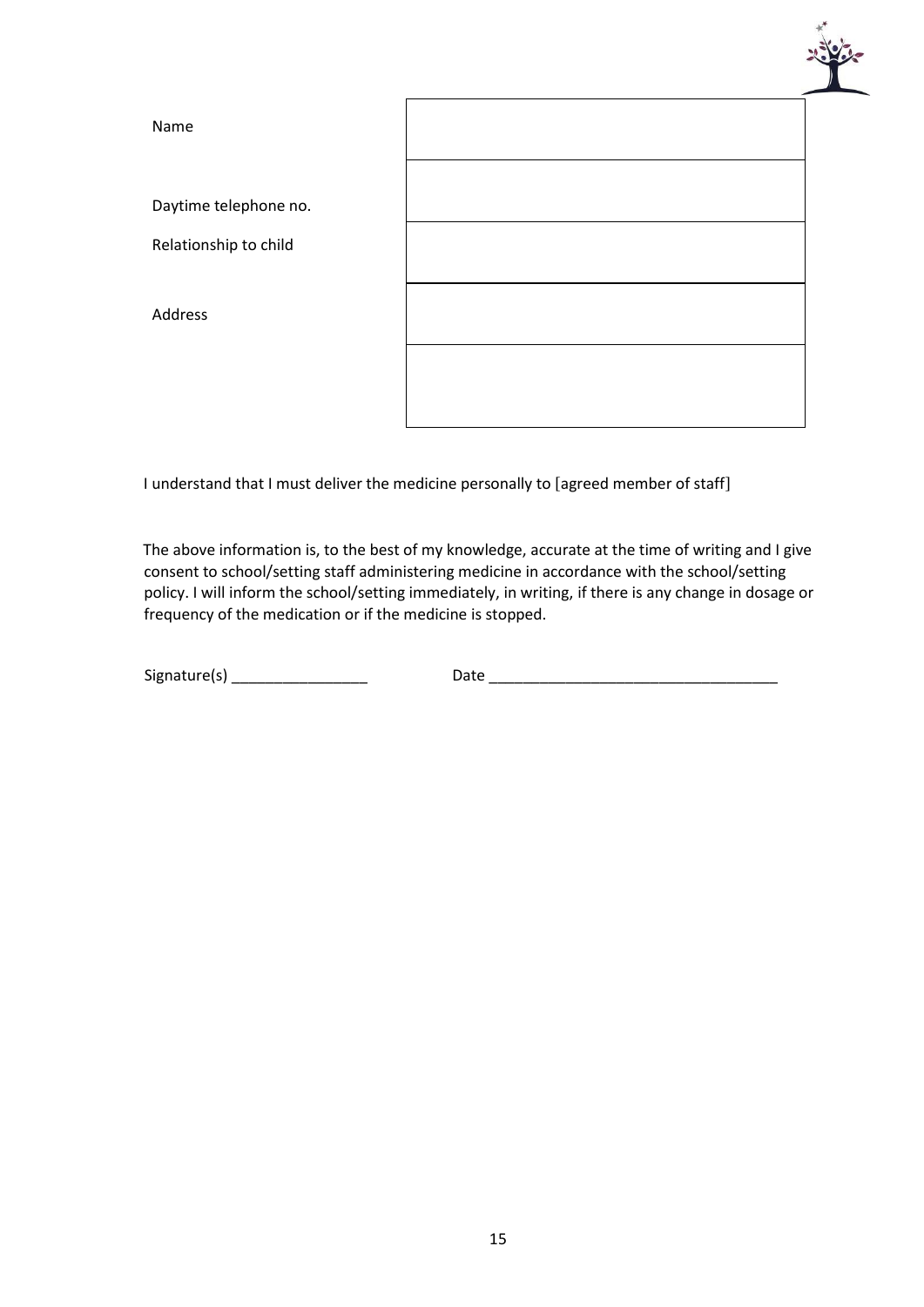

# <span id="page-16-0"></span>**Template C: record of medicine administered to an individual child**

| Name of school/setting           |  |
|----------------------------------|--|
| Name of child                    |  |
| Date medicine provided by parent |  |
| Group/class/form                 |  |
| Quantity received                |  |
| Name and strength of medicine    |  |
| Expiry date                      |  |
| Quantity returned                |  |
| Dose and frequency of medicine   |  |
|                                  |  |
| Staff signature                  |  |

Signature of parent \_\_\_\_\_\_\_\_\_\_\_\_\_\_\_\_\_\_\_\_\_\_\_\_\_\_

\_\_\_\_\_\_\_\_\_\_\_\_\_\_\_\_\_\_\_\_\_\_\_\_\_\_\_\_\_\_

| Date                       |  |  |
|----------------------------|--|--|
| Time given                 |  |  |
| Dose given                 |  |  |
| Name of member of<br>staff |  |  |
| Staff initials             |  |  |
|                            |  |  |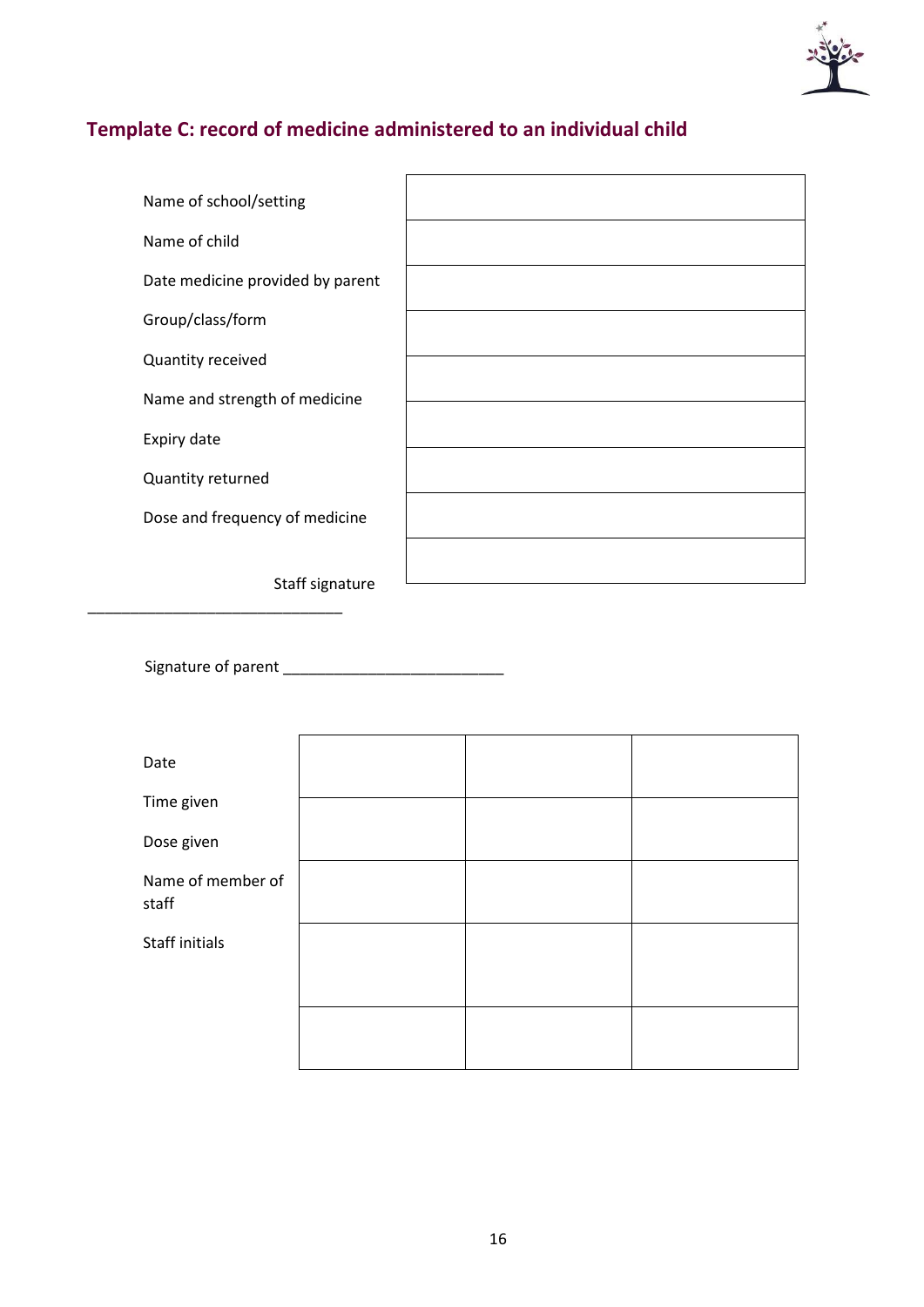

| Date                       |  |  |
|----------------------------|--|--|
| Time given Dose given      |  |  |
| Name of member of<br>staff |  |  |
| Staff initials             |  |  |
|                            |  |  |
| Date                       |  |  |
| Time given                 |  |  |
| Dose given                 |  |  |
| Name of member of<br>staff |  |  |
| Staff initials             |  |  |
|                            |  |  |
| Date                       |  |  |
| Time given                 |  |  |
| Dose given                 |  |  |
| Name of member of<br>staff |  |  |
| Staff initials             |  |  |
|                            |  |  |
| Date                       |  |  |
| Time given Dose            |  |  |
| given                      |  |  |
| Name of member of<br>staff |  |  |
| Staff initials             |  |  |
|                            |  |  |
|                            |  |  |
|                            |  |  |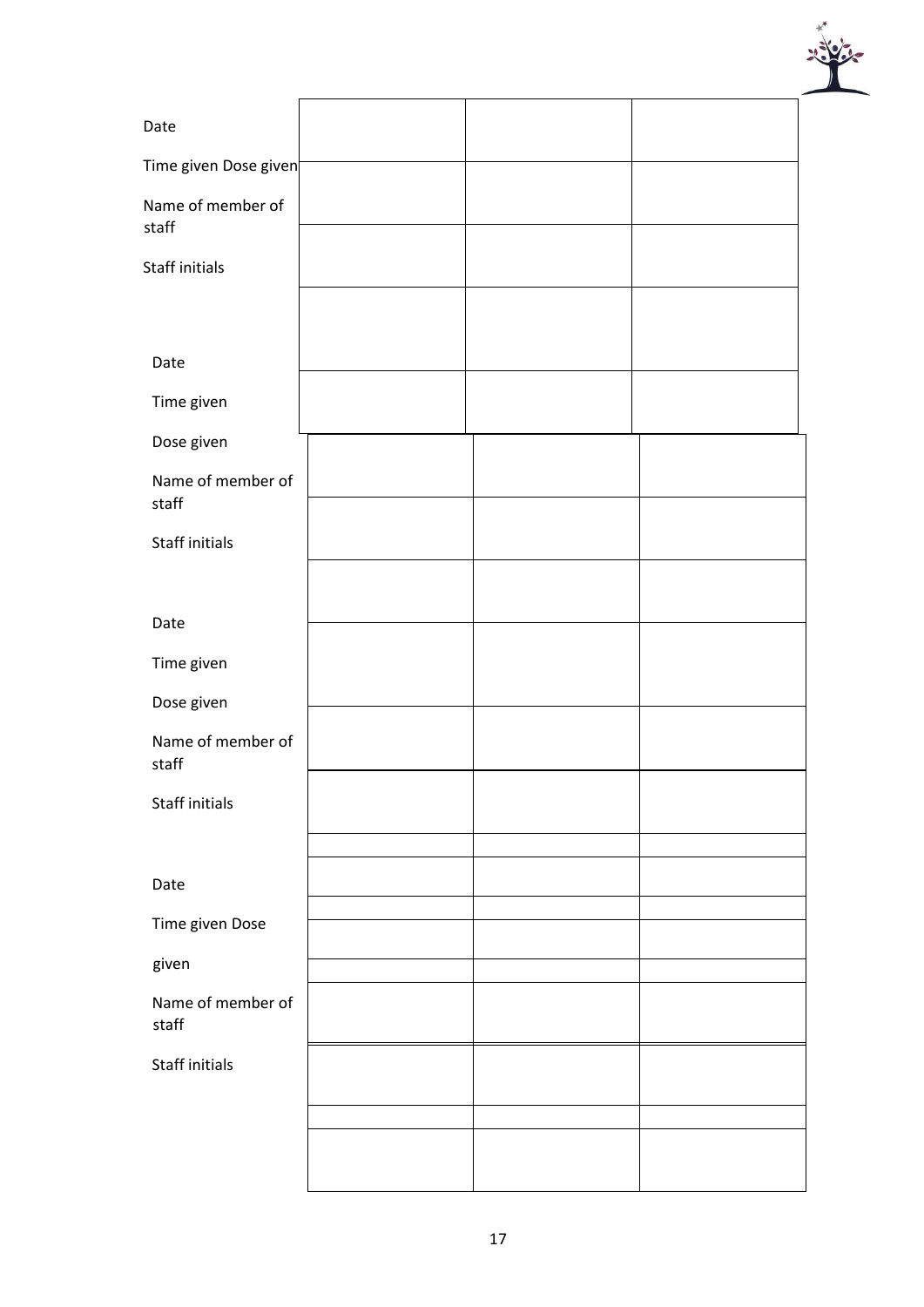

| Date                       |  |  |
|----------------------------|--|--|
| Time given Dose            |  |  |
| given                      |  |  |
| Name of member of<br>staff |  |  |
| Staff initials             |  |  |
|                            |  |  |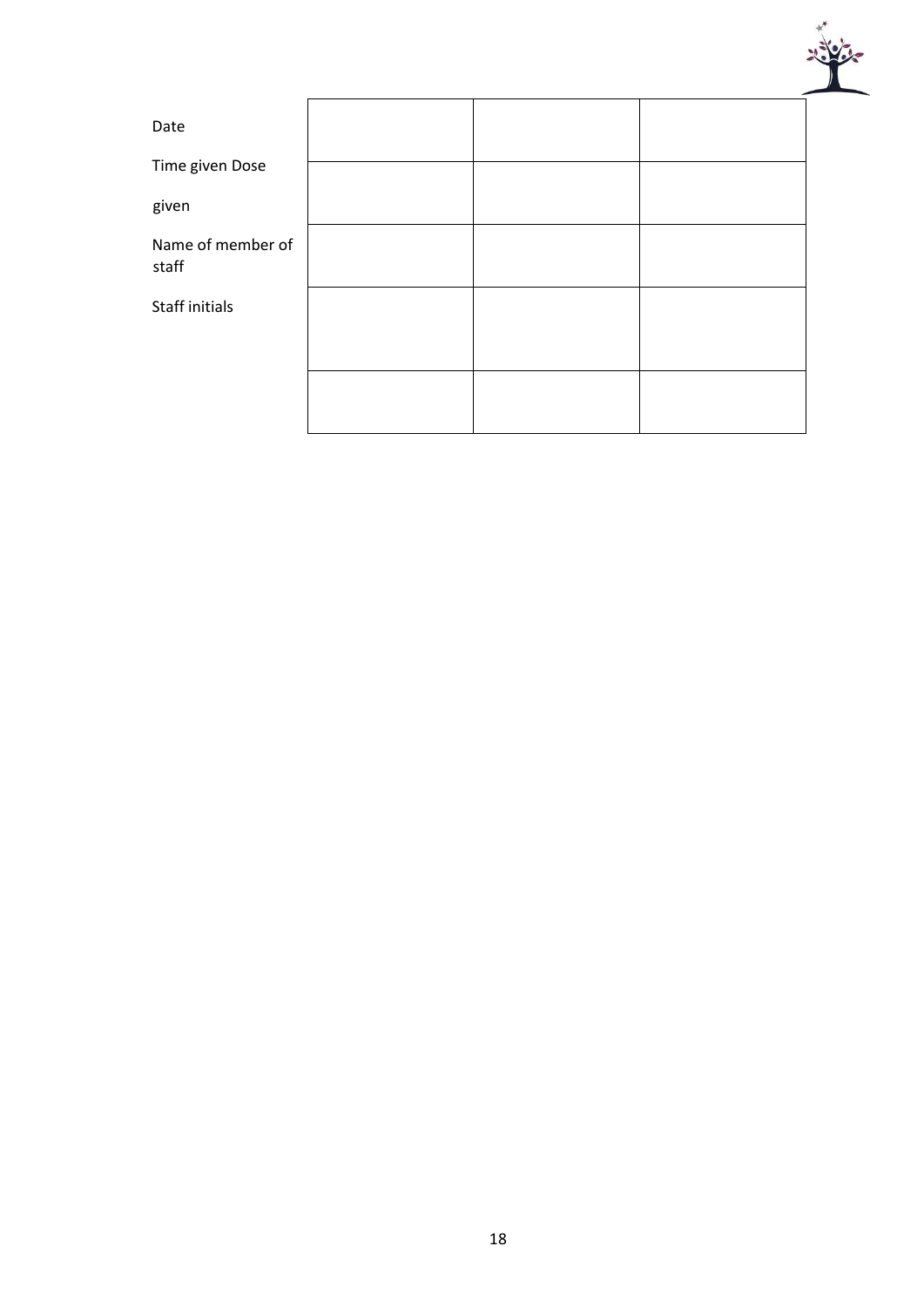# **Template D: record of medicine administered to all children**

<span id="page-19-0"></span>

| Name of<br>school/setting |              |      |                     |            |               |                       |            |
|---------------------------|--------------|------|---------------------|------------|---------------|-----------------------|------------|
| Date                      | Child's name | Time | Name of<br>medicine | Dose given | Any reactions | Signature<br>of staff | Print name |
|                           |              |      |                     |            |               |                       |            |
|                           |              |      |                     |            |               |                       |            |
|                           |              |      |                     |            |               |                       |            |
|                           |              |      |                     |            |               |                       |            |
|                           |              |      |                     |            |               |                       |            |
|                           |              |      |                     |            |               |                       |            |
|                           |              |      |                     |            |               |                       |            |
|                           |              |      |                     |            |               |                       |            |

17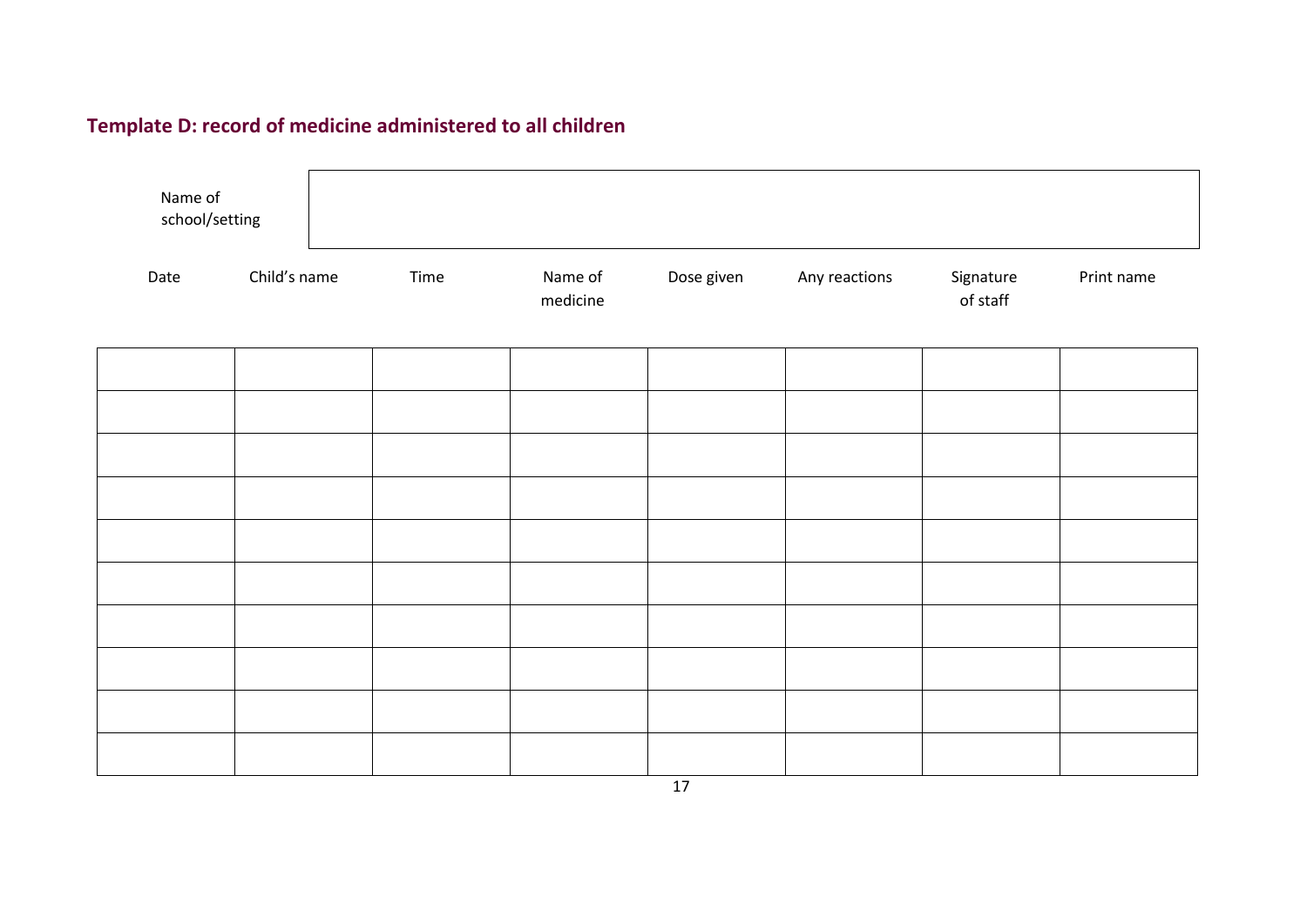

# <span id="page-20-0"></span>**Template E: staff training record – administration of medicines**

| Name of school/setting     |  |
|----------------------------|--|
| Name                       |  |
| Type of training received  |  |
| Date of training completed |  |
| Training provided by       |  |
| Profession and title       |  |
|                            |  |

I confirm that [name of member of staff] has received the training detailed above and is competent to carry out any necessary treatment. I recommend that the training is updated [name of member of staff].

Trainer's signature \_\_\_\_\_\_\_\_\_\_\_\_\_\_\_\_\_\_\_\_\_\_\_\_\_\_\_\_\_\_\_\_\_

Date \_\_\_\_\_\_\_\_\_\_\_\_\_\_\_\_\_\_\_\_

**I confirm that I have received the training detailed above.** 

Staff signature \_\_\_\_\_\_\_\_\_\_\_\_\_\_\_\_\_\_\_\_\_\_\_\_\_\_\_\_\_\_\_\_\_\_

Date \_\_\_\_\_\_\_\_\_\_\_\_\_\_\_\_\_\_\_\_

Suggested review date \_\_\_\_\_\_\_\_\_\_\_\_\_\_\_\_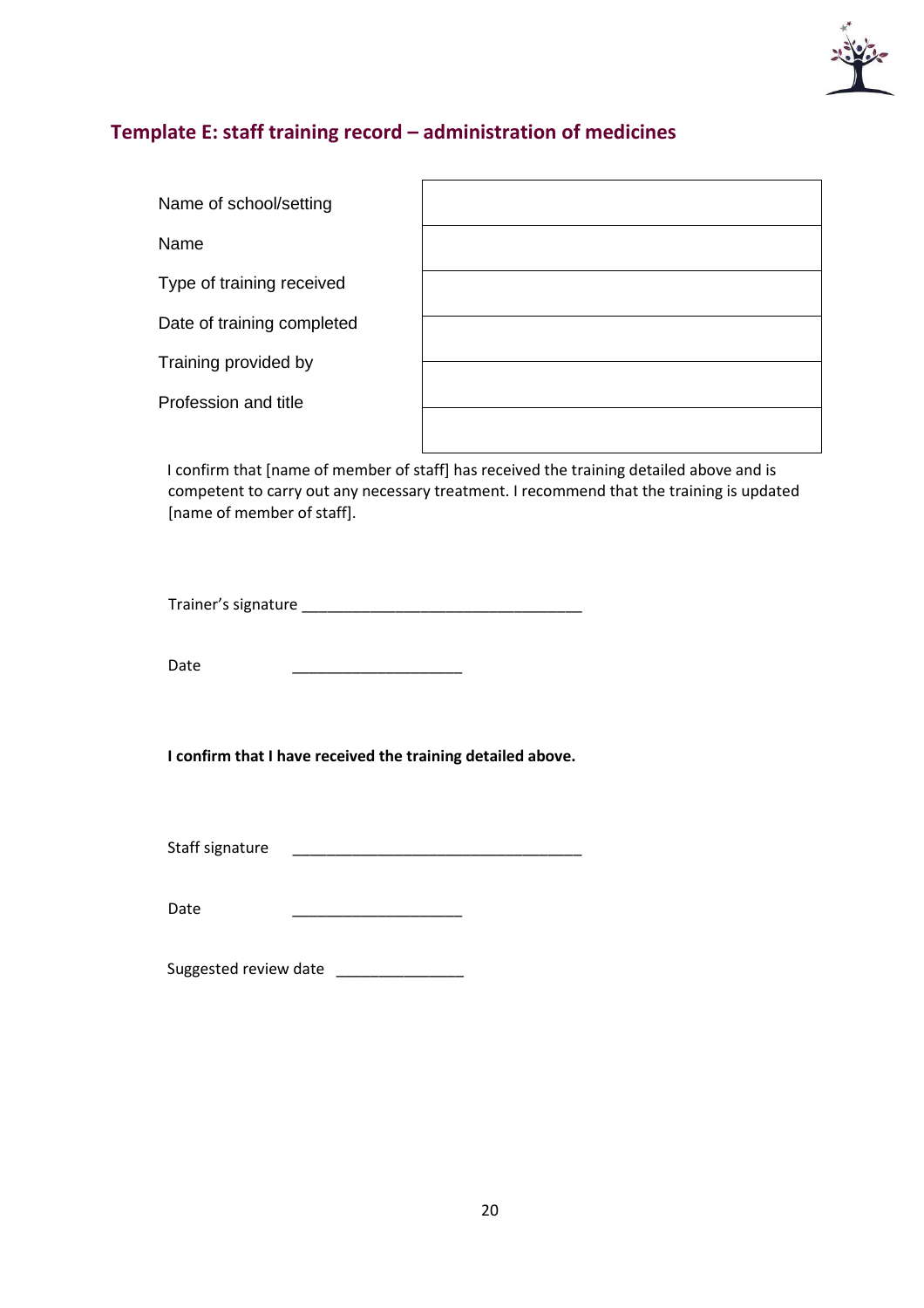

# <span id="page-21-0"></span>**Template F: contacting emergency services**

**Request an ambulance - dial 999, ask for an ambulance and be ready with the information below. Speak clearly and slowly and be ready to repeat information if asked.** 

- 1. your telephone number
- 2. your name
- 3. your location as follows [insert school/setting address]
- 4. state what the postcode is please note that postcodes for satellite navigation systems may differ from the postal code
- 5. provide the exact location of the patient within the school setting
- 6. provide the name of the child and a brief description of their symptoms
- 7. inform Ambulance Control of the best entrance to use and state that the crew will be met and taken to the patient
- 8. put a completed copy of this form by the phone